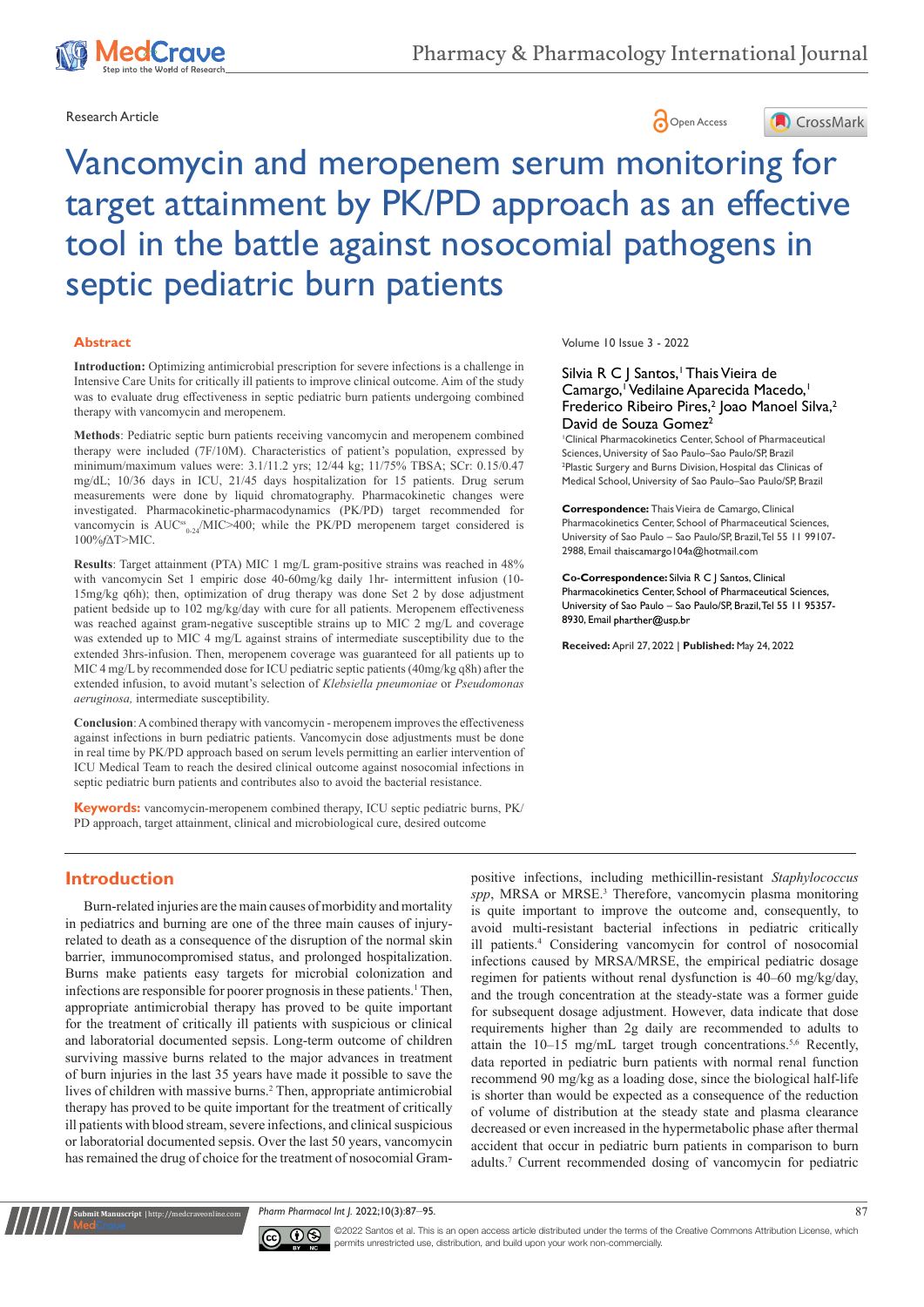patients with invasive methicillin-resistant *Staphylococcus aureus* MRSA infection at the lowest recommended dose resulted in subtherapeutical blood levels; therefore, bacterium resistance appears, and a poor outcome is expected.<sup>8</sup> Few studies were found concerning the empiric vancomycin dosage recommendations in burn patients related to the target attainment recommended to critically ill patients; consequently, vancomycin dose adjustment based on the predictive index estimated by pharmacokinetic-pharmacodynamics (PK/PD) analysis must improve the clinical outcome in burn adult patients and also in pediatrics even after massive burns.6,7,9 Recently, a blood stream infection mortality risk score was available as an excellent tool to predict the prognosis of patients with gram-negative based on acute severity of illness, the primary source of infection and major host comorbidities. Since over half million individuals developed gram-negative blood stream infections annually in the USA, and 75,000 deaths occurred; then, appropriate empirical antimicrobial therapy is critical to improve the outcome, and the ability to predict the prognosis of patients with gram-negative blood stream infections have a significant impact on the morbidity and mortality of critically ill patients.10 Consequently, vancomycin plus a carbapenem agent seems to be a rational association for patients in sepsis caused by gram-positive and also gram-negative/resistant strains to betalactams as piperacillin-tazobactam, ampicyllin-sulbactam or even to cephalosporins third/forty generations. Then, meropenem is recommended for pediatrics, based on its reduced neurotoxicity by comparison with imipenem, to be prescribed to patients with blood stream infections caused by beta-lactamase producer's gram-negative pathogen susceptible.

Considering the treatment of nosocomial infections caused by gram-negative strains susceptible to meropenem, the empirical pediatric dosage regimen for a patient with normal renal function usually starts with 40mg/kg tid.<sup>11</sup> Drug effectiveness of the carbapenem agent against isolated strains is based on the fraction of the time dose interval that the free drug serum levels at the steadystate is maintained above the minimum inhibitory concentration (MIC 90) of colonies in blood cultures. Then, the bactericidal free drug levels in the patient (host) must be attained above the MIC at the time dose interval to guarantee meropenem effectiveness. Consequently, the predictive index for meropenem effectiveness (100%*f*∆T>MIC) recommended by Abdul-Aziz (2015) will be a guide based on serum levels after extended 3hr-infusion.<sup>12</sup> However, few data reported in burns indicate that dose requirements to attain the therapeutic target in pediatrics differs those recommended to adults. Therefore, optimizing antimicrobial prescription is required to improve clinical outcome from severe infections and to reduce the development of antimicrobial resistance, once it is well known that the pharmacokinetics is altered in critically ill patients, including burns. Additionally, it was reported in those patients, that in general, drug kinetic disposition changes in a different way in adults compared to pediatric patients, and also, few evidence are available on population dosing and dose adjustment requirements in burns.7,13 It is well known that the thermal injury affects negatively the pharmacokinetics of antimicrobial agents, making it difficult to establish dose-regimen guidelines in critically ill pediatric burns. Then, drug serum monitoring and PK/PD approach must be applied, since the predictive index of drug effectiveness must be estimated to guide the physician concerning effectiveness during the antimicrobial therapy.<sup>14</sup>

**Subject**: The aim of the present study was to evaluate if the PK/PD target was attained at the empirical vancomycin–meropenem dose regimens in a combined therapy for septic burn pediatric patients in the Intensive Care Burn Unit by applying the PK/PD approach based on serum levels for the treatment septic shock caused by nosocomial pathogens.

# **Methods**

# **Study design, patient eligibility and the antimicrobial therapy**

The clinical protocol was a prospective, open-label study. Ethical approval register CAAE 07525118.3.0000.0068 was obtained by the Ethical Committee of Hospital of Clinics, Medical School of University of Sao Paulo; no conflicts of interest to declare were obtained from all authors. The study was conducted from July 2018 to December 2019, and informed written consent was obtained from all legally designated patient representatives. Pediatric patients from the Intensive Care Burn Unit higher than 2 years up to 11 years old, presenting severe thermal injury and a sepsis diagnosis by the "American Burn Association consensus conference to define sepsis and infection in burns" in clinical evaluation and laboratorial data were eligible for inclusion.<sup>15</sup> On the other hand, patients with vancomycin or meropenem intolerance or renal impairment were excluded. The study was based on the recommended antimicrobial treatment to suspected or documented gram-positive and gram-negative nosocomial infections of hospital. Thus, vancomycin meropenem combined therapy were prescribed at dose regimen recommended for pediatric patients with renal function preserved. Patients received the antimicrobials prescribed as empiric daily dose and the initial dose regimen was given  $10-15$  mg/kg q6h, equivalent to 40-60 mg/kg daily, by one hour pump infusion for vancomycin. In addition, meropenem were administered systemically by pump 3 hrs.-infusion at the dose regimen 40 mg/kg q8h, according to the institutional protocol. Complete medical histories, physical examinations were obtained for each enrolled patient; laboratory data included strains documented in blood cultures and susceptibility testing done to obtain the minimum inhibitory concentration (MIC 90) for each antimicrobial agent against the pathogen isolated. Individual demographic and clinical characteristics at admission in the Intensive Care Burn Unit (ICBU) are shown in Table 1. Creatinine clearance was estimated by Schwartz's method, population laboratory data are shown in Table 1.16

# **Blood sampling**

A set of blood samples was obtained by collection via a venous catheter at a steady-state level. Serial blood samples (2 mL/each) were collected at the 3nd, 5th, 6th of drug administration, for dosing regimen every 8 hours. Three blood samples (2ml/each) were drawn from each patient from a venous catheter into BD Gel vacuum tubes. Blood samples collected from each patient' set were centrifuged at 2800 g for 20 minutes; then, transferred to labeled polyethylene vials and analyzed on the same day, or yet stored at -35ºC in a freezer until drug assay.

#### **Analytical procedure for serum drug measurements**

Drugs in blood samples were analyzed after purification procedure by the precipitation of serum proteins with acetonitrile for vancomycin and meropenem. Then, purified extracts of vancomycin and meropenem were analyzed by a liquid chromatograph LC10A, Shimadzu Corporation (Kyoto, Japan) as reported previously by Lopez *et al*. for vancomycin and by Santos *et al.* for meropenem.13,17 Only 0.2 mL of each sample was required for drug serum measurements, replicates n=2, using high performance liquid chromatography/ ultraviolet detection (HPLC–UV) according to the simple and accurate bioanalytical methods with adequate linearity and sensitivity. The coefficient of determination (r2>0.99) for the drug assay over the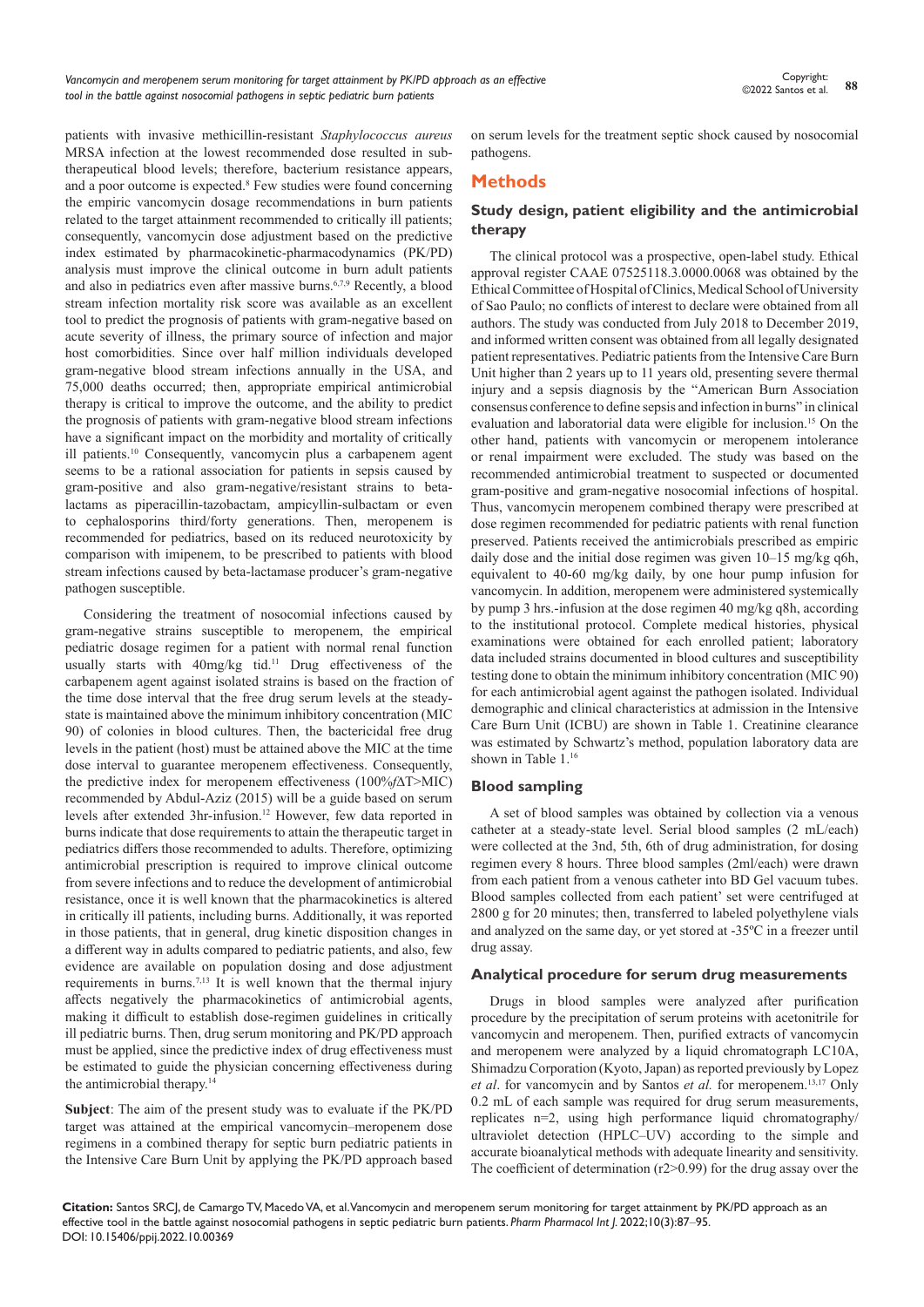standard curve concentrations based on eight serum calibrators (C1- C8: 0.2–100 mg/L) plus the zero (C0) were acceptable; additionally internal quality controls were included. Calibration daily curve was accepted on the basis on the systematic error lower than 15% for the quality internal controls (high, medium and low drug serum concentrations); then, drug serum levels in patients' samples were determined on the basis of the accepted daily curve using the internal standard method.

**Table 1** Demographic characteristics of pediatric burn patients investigated clinical and laboratorial data-PK/PD approach –outcome

| Demographic data                          | <b>Medians (quartiles)</b>                     | Min/Max values   |
|-------------------------------------------|------------------------------------------------|------------------|
| Gender                                    | <b>IOM/7F</b>                                  | <b>NAP</b>       |
| Age (yrs)                                 | $4.9(3.3-5.9)$                                 | 3.1/11.2         |
| Body weight (kg)                          | $18(14-23)$                                    | 12/44            |
| Height (cm)                               | $109(102-112)$                                 | 95/156           |
| Body surface area (m <sup>2</sup> )       | $0.74$ (0.61-0.88)                             | 0.58/1.39        |
| Body mass index (kg/m <sup>2</sup> )      | $15.1(14.4-15.5)$                              | 11.5/25.3        |
| <b>Admission data</b>                     |                                                |                  |
| TBSA %                                    | $30(18-38)$                                    | 11/75            |
| Inhalation injury                         | 12/17                                          | <b>NAP</b>       |
| Thermal burn                              | 17/17                                          | <b>NAP</b>       |
| Mechanical ventilation                    | 12/17                                          | <b>NAP</b>       |
| Vasopressors                              | 12/17                                          | <b>NAP</b>       |
| <b>Biomarkers at admission</b>            |                                                |                  |
| C- reactive protein                       | $109(39-176)$                                  | 29/196           |
| <b>Biomarkers at TDM</b>                  |                                                |                  |
| C- reactive protein (mg/L)                | 141 (128-176)                                  | 90/196           |
| Leucocytes (*1000 cells/mm <sup>2</sup> ) | 15.85 (12.66-22.68)                            | 7.61/26.25       |
| Serum creatinine mg/dL                    | $0.31(0.22-0.37)$                              | 0.15/0.47        |
| Creatinine clearance                      | 214 (172-273)                                  | 138/381          |
| PK/PD approach-coverage                   | Vancomycin                                     | Meropenem        |
| Coverage (emperical regimen)              | MIC   mg/L 8/17                                | MIC 4 mg/L 17/17 |
| Coverage (adjusted regimen)               | MIC   mg/L 17/17                               |                  |
| Coverage (adjusted regimen)               | MIC 2 mg/L 10/17                               |                  |
| Microbiological cure                      | During the clinical course of combined therapy |                  |
| Negative cultures                         | Up to 10 days                                  |                  |
| <b>Clinical outcome</b>                   |                                                |                  |
| ICU period (days)                         | 18-25 days                                     |                  |
| Hospitalization (total days)              | 23-45 days                                     |                  |
| <b>Survivals</b>                          | 15/17                                          |                  |
| Nonsurvivals                              | 2/17                                           |                  |

**Abbreviations:** TDM, therapeutic drug monitoring; NAP, not applied; min/max, minimum/maximum values in the population investigated

#### **Pharmacokinetic analysis**

Drug serum concentrations–time data were analyzed by the traditional approach based on one compartment model, through a Noncompartmental PK Data Analysis, PK Solutions 2.0 (Summit, Montrose, CO, USA).

#### **PK/PD approach**

PK parameters are related to the in vivo parameter, while PD data is related to the minimum inhibitory concentration (MIC) by antimicrobial susceptibility testing done for each pathogen in the Microbiology Laboratory after strains isolation; MIC 90 is the minimum inhibitory concentration to kill 90% of pathogen colonies according to the American data base of Clinical Laboratory Standard Institute<sup>18</sup> applied in our hospital. The index of antimicrobial effectiveness is time and concentration dependence and is estimated based on vancomycin serum concentration over time. Thus, the predictive index of vancomycin effectiveness is expressed by AUC<sup>ss</sup><sub>0-24</sub>/MIC ratio > 400; once ratio values above 400 up to 600 were recommended for PK/PD target attainment.<sup>6,7,28</sup> In addition, since the meropenem effectiveness is time dependent for the carbapenem agent investigated in this clinical study protocol, the predictive index of drug effectiveness is estimated on the basis of the trough

level, the rate constant (kel), the time dose interval and MIC data. Thus, drug effectiveness expressed by the PK/PD approach for target attainment was estimated by the percentage of the time dose interval that the free meropenem serum levels is maintained above the MIC, 100%f∆T>MIC strain.10,14,19

# **Data analysis**

Statistical data analysis was carried out using the Statistical Package for Social Sciences 13.0 (SPSS Inc., Chicago, IL, USA) and GraphPad Prism Version 10.0 (GraphPad Software Corporation, San Diego, CA, USA); p-Values lower than 0.05 were considered significant. Quantitative variables were described using central tendency and dispersion measures. The statistical model used for the evaluation of each variable was chosen based on the distribution pattern of each variable.

## **Results and discussion**

Antimicrobial combined therapy of vancomycin Meropenem was considered the best choice for the combat of nosocomial pathogens in critically ill septic patients. Initially, Empirical doses recommended were administered systemically by pump infusion; significant dose adjustment requirements for target attainment were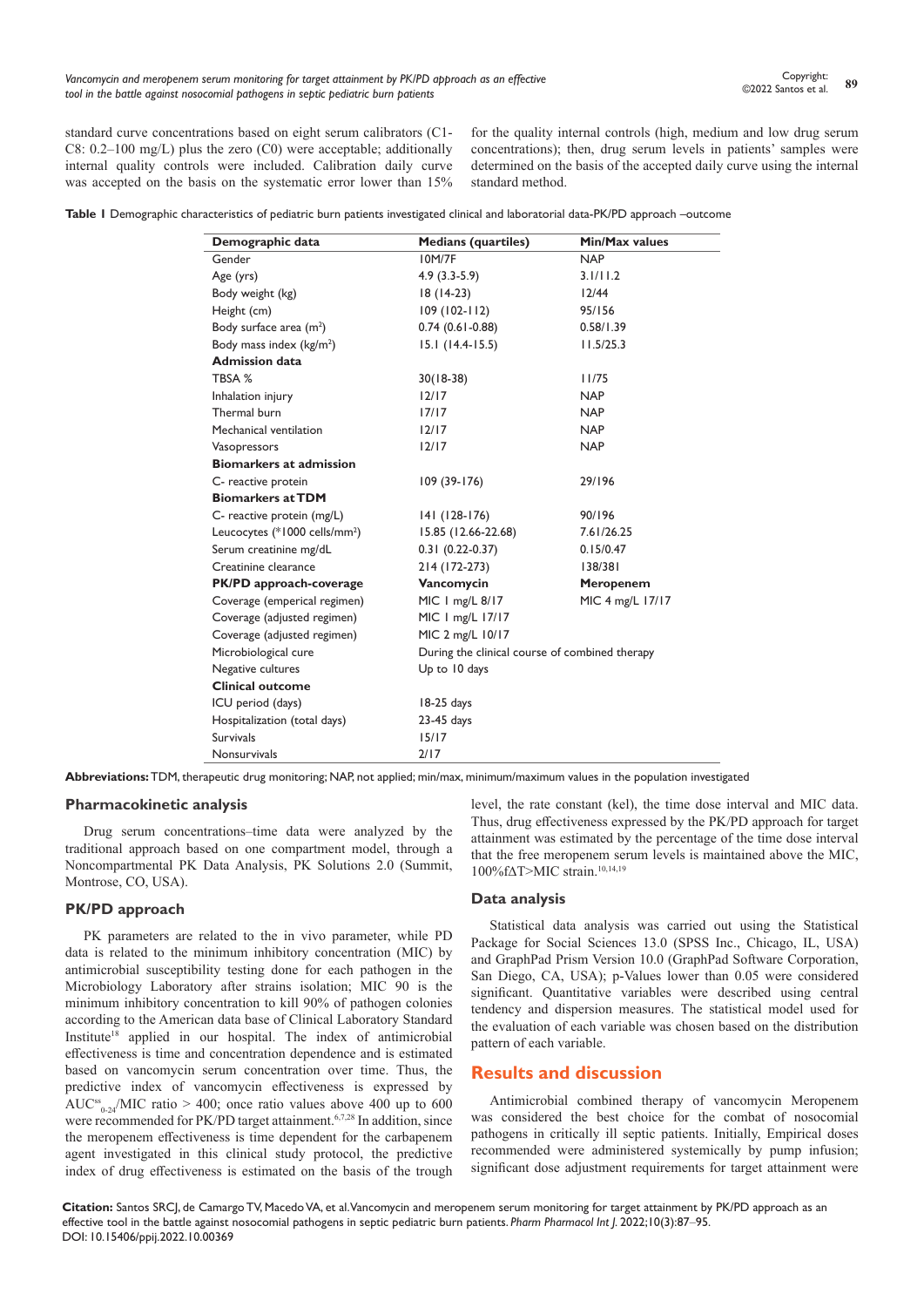necessary for vancomycin against MIC >1 mg/L susceptible strains; while for meropenem dose regimen 40mg/kg q8h administered by 3hrs-extended infusion, PK/PD target was reached for MIC<2mg/L susceptible gram-negative strains, and the coverage was guaranteed up to CIM 4 mg/L for patients investigated.

#### **Vancomycin dosing adjustment is required for drug effectiveness – Microbiology of isolates**

Based on drug requirements for target attainment, vancomycin daily dose was stratified for pediatric burn patients investigated; data related to the empiric dose against adjusted dose were compared, once it was shown the proportionality between dosing increases and trough levels obtained. Considering the trough target recommended (10- 20mg/L), when the empiric vancomycin daily dose recommended in our Institution (40-60mg/kg) was administered. In the present study, the initial daily dose recommended for children 50 (44-52) mg/kg was not enough to achieve the PK/PD target in 50% of burn patients investigated; consequently, dose required to reach the therapeutic target was significantly increased to 102 (83-114) mg/kg medians (IQ25-75) p < 0.001, for target attainment illustrated in Figure 1.



**Figure 1a** Vancomycin therapy in critically pediatrics, Empirical versus adjusted daily dose.



**Figure 1b** Vancomycin therapy in critically ill pediatrics Empirical versus adjusted daily dose.

Alternatively, for non-burn pediatric patients, vancomycin daily dose of 60.6 mg/kg resulted coverage lower than 60%.<sup>19</sup> In addition, Eiland et al. recommended to pediatric critically ill patients daily doses of 70-85 mg/kg to maintain the PK/PD target in 85% of patients during the antimicrobial therapy with vancomycin.20 On the other hand, it was recommended by Gomez et al, a loading dose of 90 mg/ kg at the first day of therapy for septic pediatric burns to achieve the steady state faster than the conventional empiric dose (40-60 mg/kg/ day), permitting an earlier clinical intervention by dose adjustment if necessary for severe nosocomial infection control in those patients.7 It is well known that data from the susceptibility testing done after the confirmation of strain will be available later than required by the physicians; therefore, drug plasma monitoring for pharmacokinetic study and PK/PD analysis in a real time will be quite useful and can guide them for an earlier medical intervention to guarantee the control of septic shock by PK/PD analysis. Consequently, adequate antimicrobial therapy including the optimal dosage based on drug plasma monitoring contributes significantly to a desired outcome and obviously to reduce the risk of bacterial resistance in patients with life-threatening infections, such as those that occur in critically ill, including burn patients and pre-term infants.7,21 Increases on daily dose to reach adequate serum levels have been documented in adult burn and non-burn patients. It was reported previously that vancomycin dosing 2g daily must be prescribed to adult critically ill patients with creatinine clearance lower than 60 mL/min; while for patients with augmented renal function, corresponding doses must be increased to 3 g daily for aged higher than 65 years or to 3-4 g a day for young adult patients, serum creatinine 1mg/dL. This fact could be justified by volume of distribution at the steady state decreased (13 L) in these patients by comparison to data in healthy volunteers  $(30 - 42 \text{ L})$ .<sup>6,9,22</sup>

It is well known that concerning kinetic disposition of vancomycin in adult healthy volunteers described by Boeckh *et al* (1998), it was shown in pediatric burns with normal renal function, a reduction of biological half-life (2.7 hrs.) by comparison with data reported healthy volunteers 3.7-5.3 hrs.<sup>14</sup> It is important to highlight that the total body clearance remained unchanged since several factors could alter this PK-parameter in patients investigated, even with normal renal function in all of them; consequently the total body clearance remains unchanged 1.57 (1.32-1.95) ml/min/kg in our patients by comparison with data of healthy volunteers (1.21-1.70 mL/min/kg). Thus, vancomycin pharmacokinetic data obtained in the present study (17 patients, 34 sets) are according to the results reported for critically ill pediatric patients, burns and non-burns, once a high PK-variability occurs in those patients' para comparison with healthy volunteers.7,23,24

Many causes of intra-patient variability (hemodynamic status, fluid administration, surgery and inflammatory processes) may influence PK changes during a patient's stay in the ICU, making it difficult to reach and maintain the desired target, while interpatient PK variability also occurs. Differences between patients related to changes on PK-data could justify the minimum/maximum dose adjustment requirements for vancomycin effectiveness. At the present time, vancomycin remains the drug of choice for the treatment of invasive MRSA infections; however, an increased MIC, even within the susceptible range, is a risk factor for vancomycin treatment failure in critically ill adult or pediatric patients.<sup>3,5,7,8,25,26</sup> Additionally, it was justified by Onishi et al that the vancomycin kinetics disposition are different in adults and children due to differences in body size, fluid compartments and urinary excretion.<sup>25</sup> Therefore, changes on vancomycin pharmacokinetics of vancomycin in pediatric burns varied greatly from the pharmacokinetics previously reported in septic adult burn patients, since the shorter half-life and lower trough resulted from volume of distribution reduced in these patients.<sup>9,22,23,25,26,28</sup> In contrast, pharmacokinetics of vancomycin in adult critically ill patients, burns compared to non-burns, has been described by Garrels & Peterie. PK changes in burns were related to an increased volume of distribution and drug plasma clearance; while the biological halflife was related to alterations in those both PK parameters.<sup>22</sup> Revilla (2010) reported in adult ICU patients' increases on the volume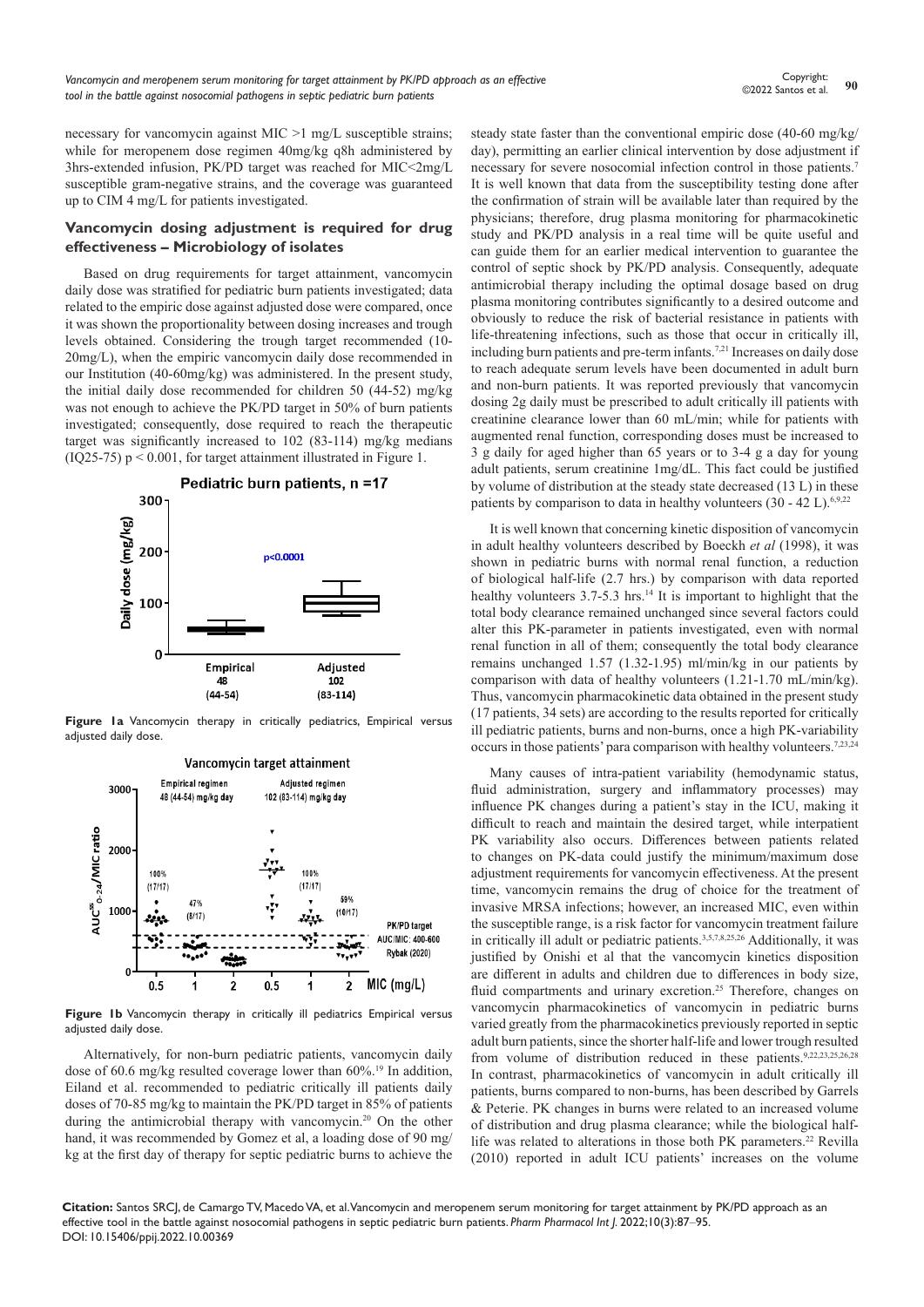distribution of vancomycin higher than serum creatinine data (greater than 1mg/dL); therefore, age and creatinine clearance were identified as the main covariates explaining the pharmacokinetic variability in



**Figure 2** Vancomycin therapy in critically ill pediatrics Microbiology of grampositive isolates.

In the present study, vancomycin target attainment against grampositive strains related to dosing stratification done for pediatric burns was based on the area under the serum concentration over time  $(AUC_{0.24}^s)$  and the MIC 90 ratio. A ratio higher than 400 is related to target attainment, assuming 1 mg/L MIC or less.5,7,28 Despite the fact that the trough-based on dose adjustment data described in other studies, the results from the present study have revealed the need of dosing increases from 48 to 102 mg/kg daily to reach the therapeutic target by PK/PD approach, since the predictive index of vancomycin effectiveness  $AUC_{0.24}^{\text{ss}}/MIC$  ratio was above 400 in 100% of the sets for pathogens with 0.5 mg/L MIC, but the PTA decreases at 1 mg/L MIC strains to 47% (7/17) of pediatrics investigated and unfortunately, patients weren't protected against *Staphylococcus epidermidis* and *Coagulase negative Staphylococcus* MIC 2 mg/L. After dose adjustment, the PK/PD target was attained against MIC 1mg/L strains for all patients (17/17) and the coverage was increased up to MIC 2 mg/L strains in 10/17 (59%) pediatric burns. Consequently, a desired outcome related to clinical cure by eradication of nosocomial pathogens isolated occurred for all of them.

PK/PD approach indicate that the daily dose must be increased almost by twice for target achievement and strains with MIC values higher than 1 mg/L. These results are according to data reported previously by Gomez et al for pediatric burn patients. In contrast, considering pediatric patients (burns compared to non-burns), in whom vancomycin daily dose increases in a different manner as reported by Frymoyer et al, by 66% against 100% necessary to pediatric burns described by Gomez et al.7,8 Optimizing vancomycin doses according to PK/PD principles showed in the present study, the potential to maximize the drug efficacy against MIC strains higher than 1 mg/L. Recommended trough range (10–20 mg/L) was proposed to guarantee PK/PD target achievement AUC<sup>ss</sup><sub>0-24</sub>/MIC ratio higher than 400 and to increase the probability of the clinical cure of MRSA.5,7,28 However, the efficacy and safety of the recommended target trough concentration and the PK/PD parameter have not been evaluated by any randomized or interventional studies.<sup>5</sup> More recently, a prospective multicenter trial to investigate the effectiveness and safety was conducted; and it was reported by authors that vancomycin trough concentrations above 15 mg/L with a threefold increased risk of nephrotoxicity.29 Otherwise, it was suggested in the last consensus by Rybak *et al* that the  $AUC^s{}_{0.24}/MIC > 400$  up to 600 instead vancomycin trough levels range must be considered for patients with complicated infections like bloodstream infection, endocarditis, osteomyelitis, meningitis and hospital-acquired pneumonia caused by *S. aureus*. 28 While, higher troughs are usually associated with daily dose and highest AUCs; a more deep discussion related to this problem is necessary, since a single vancomycin plasma concentration like the trough does not directly reflect the AUC estimated by drug plasma concentration over time; once the trough is highly dependent on the dosing interval, i.e., daily doses with longer time dosing resulted in lower troughs. Therefore, dose adjustments based solely on trough values may be clinically misleading depending on the MIC data for strain documented, and vancomycin effectiveness depends on drug plasma concentrations over time dosing higher than the MIC 90. Thus, it is essential to highlight the importance of vancomycin exposure related to the dose regimen, the area under the curve and the MIC concerned to the strain's microbiological profile, especially for MRSA, to provide the clinical team with a safe and reliable dose adjustment tool.7,8 Finally, the current empiric daily dose of approximately 40–60 mg/kg recommended to hospitalized children is inadequate for achieving target trough levels and desirable AUCs in pediatric burns, and an increase in daily doses of 80–100 mg/kg are needed to achieve the desired targets in terms of drug effectiveness/ safety and for achieving pharmacodynamic goals.

## **Meropenem dose regimen 40mg/kg q8h by 3hrsextended infusion and PK/PD approach**

Meropenem dosing and its pharmacokinetics in critically ill patients are the broad-spectrum β-lactam antimicrobials that have been largely prescribed for the therapy of infections caused by gram-negative strains that occur in critically ill patients after higher surgeries, in burns and also in nonburn patients. Those critically ill patients with serious infections frequently have an altered volume of distribution for these antimicrobials.<sup>12,13, 19,27,31,32,33</sup> Therefore, the clinical significance for the dosing of these agents, such as current dosage guidelines for meropenem (1g q8h) are derived from pharmacokinetics studies in healthy volunteers.<sup>32</sup> Many studies suggested that at steady-state, PKdata related to increases on the volume of distribution and its biological half-life for meropenem could impact the coverage of gram-negative strains mainly at the earlier period of septic shock. $34-37$  Additionally, it was shown that the meropenem total body clearance increased in pediatric burns since similar values were obtained by comparison to data from healthy volunteers (2.7-4.3 mL/min\*kg). Watanabe et al., which no changes on PK-parameters were obtained in adult patients with severe respiratory infection. It is important to observe that high variability on PK of carbapenems was registered for patients in the investigations described by both authors.14,19

Dose regimen recommended for antimicrobial therapy with meropenem in ICU adults was 1g q8h, or 40 mg/kg q8h for pediatric septic patients administered by 0.5hr-inttermitent infusion. More recently, it was investigated a comparison of intermittent 0.5hr-infusion with the extended 3hr-infusion of meropenem.34,35 Considering MIC >2 mg/L (MIC 4-8 mg/L strains) drug intermittent infusion was replaced more recently by meropenem extended infusion.34 Then, the present study was conducted in pediatric burns undergoing therapy of septic shock with meropenem 40mg/kg q8h by 3hrs-extended infusion based on available MIC data against MIC 2 mg/L susceptible strains. PK-parameters are dose independent at therapeutic dose recommended for adults and children. The present study that was conducted in pediatric burn patients compares dosing, serum concentrations and drug effectiveness by PK/PD approach, illustrated in figure 3.

# **Pharmacokinetics of meropenem in pediatric critically ill patients**

Although, PK-parameters have been reported in adult healthy subjects, patients without critical illness, and in critically ill patients,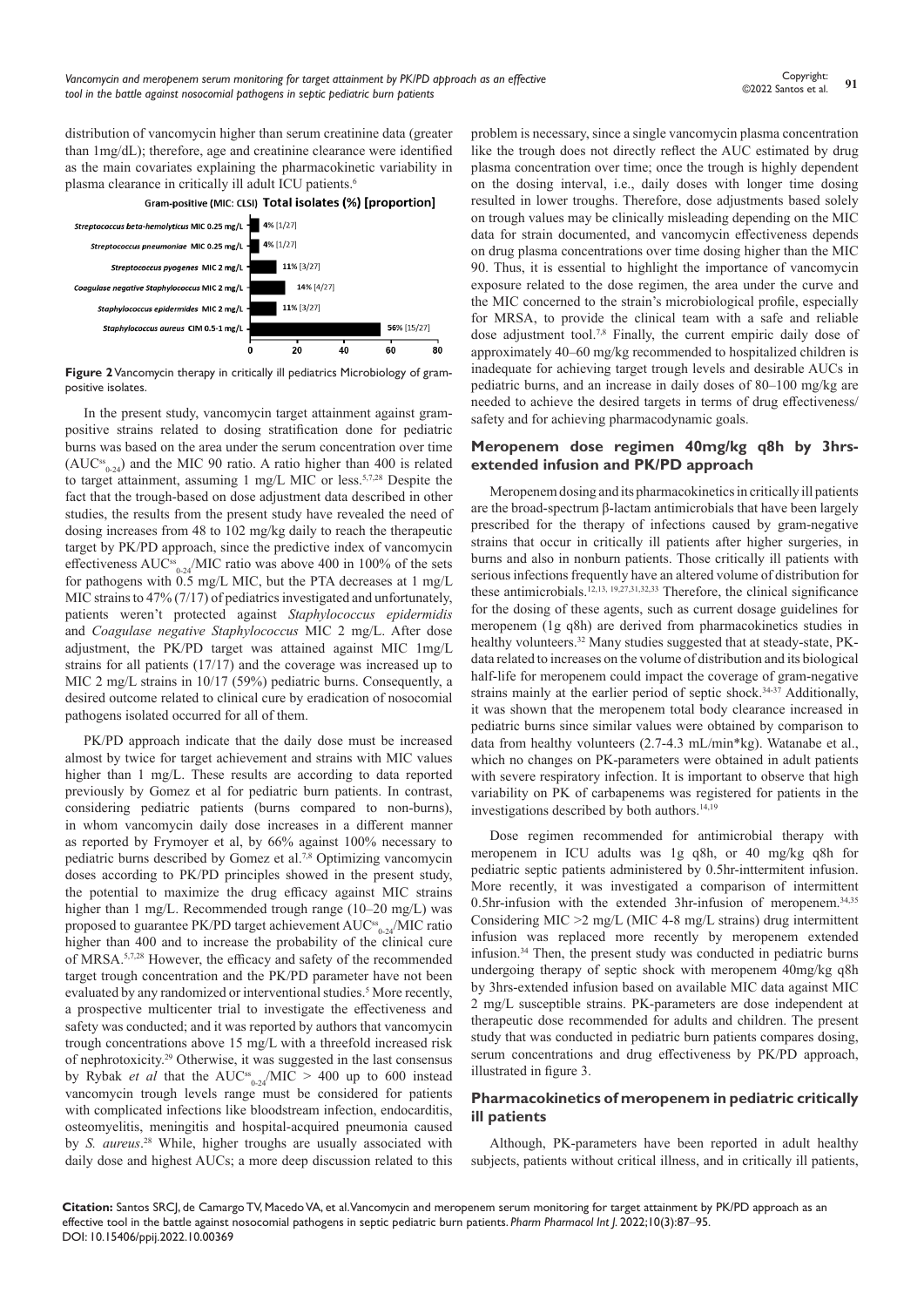total body clearance were poorly described for carbapenem agents; few PK-data were found in critically ill pediatric patients related to meropenem. A first order kinetic disposition may occur at therapeutic dose regimen for carbapenems in pediatric patients with normal renal function since they are excreted by glomerular filtration and tubular secretion in the urine.



**Figure 3a** Meropenem 1g q8h extended 3hrs-infusion effectiveness impacted by PK changes.



Volume of distribution in Pediatrics

**Figure 3b** Meropenem 1g q8h extended 3hrs-infusion effectiveness impacted by PK changes.



**Figure 3c** Meropenem 1g q8h extended 3hrs-infusion effectiveness impacted by PK changes.

Meropenem PK in pediatric burns seem to be altered by increases on volume of distribution 1.02 (0.91-1.15) L/kg by five-fold by comparison with healthy volunteers (0.15- 0.17L/kg), while the biological half-life in pediatric burns was 2.0 (1.9-2.1) hrs, medians (quartiles), against 0.7-1.1 hr in healthy volunteers) 2-3 times prolonged in pediatric burns. It was shown increases in total body clearance in pediatrics 6.0 (5.7-6.4) mL/min\*kg by comparison with data reported previously in healthy volunteers 2.7-4.3 ml/min\*kg.32 PK-data related to the body clearance suggests that elimination of meropenem is increased by vasopressors, since in 15/17 of patients had creatinine clearance increased during the early stage of septic shock. In addition, the volume of distribution was 5 times increased in pediatric burns after the extended 3hrs-infusion of meropenem with a consequent prolongation of biological half-life by twice after comparison with results reported in healthy volunteers. It is important to highlight that the antimicrobial coverage was positively impacted by these PK-changes.

 Related to previous PK investigation in pediatric critically ill patients treated with meropenem few studies were found, while, for imipenem just one study was found.11,13,14,33,36 Blumer et al investigated in a single dose meropenem in a PK study carried out in hospitalized infants and children. Changes on pharmacokinetics occurred by increases on volume of distribution with a proportional prolongation of biological half-life in these patients.<sup>33</sup> In addition, PK-studies with meropenem at steady state were reported.<sup>11,14,33,36</sup> Du et al, investigated 99 pediatric patients with meningitides, who received the recommended dosing for pediatrics; authors describe an important change in all PK-parameters by the reduction on plasma clearance, increases on volume of distribution and a prolongation of biological half-life in those patients by comparison with data in healthy adults.<sup>11</sup> Therefore, meropenem PK-data obtained in the present study in pediatric burns are according to the results reported previously in pediatrics as infants, children, and teenagers.<sup>11,14,33,36</sup> Thus, it is considered that the pharmacokinetics of meropenem is altered in pediatric burn patients with normal renal function when data were compared with the results reported in healthy adults.<sup>32</sup> In addition, a reduction on total body clearance described in these patients by comparison with data reported in healthy subjects. It is important to highlight that the difference on pharmacokinetics obtained by comparison of carbapenem agents (meropenem and imipenem) in pediatric burns are strictly related to the volume of distribution increased three folds for meropenem against twice for imipenem, while the total body clearance was twice reduced for both agents. Consequently, based on interpatient variability PK-changes for meropenem were higher than registered for imipenem in pediatric burns investigated in hospital.<sup>14</sup>

Concerning adult critically ill patients, Cheatham et al described that any changes occurred in hospitalized patients with normal renal function after another meropenem dose regimen of 0.5g every 6 hours (CLcr >60ml/min). Additionally, patients were allocated in three groups, whom received 0.5 g of meropenem every 6, 8, and 12 hours on the basis on creatinine clearances greater than 60, 40–60, or 10–39 mL/min, respectively. It was shown high variability on data obtained for each group of patients, and changes on PK-parameters were strictly related to the degree of renal impairment for plasma clearances and half-lives.<sup>30</sup> On the other hand, concerning imipenem PK study in critically ill burn patients with normal renal function, Blanchet et al described a revision study that there are conflicting data in the literature regarding the recommended dose and pharmacokinetics of imipenem in burns, once any significant change in pharmacokinetics was found by Boucher et al. in severe burn adult patients.<sup>26</sup> It is important to highlight that a large variability on carbapenems PKdata was registered by many investigators.14,30,31,33-35,37 Then, it was considered that conflicting data in the literature until now regarding the changes on pharmacokinetics in critically ill adult septic patients,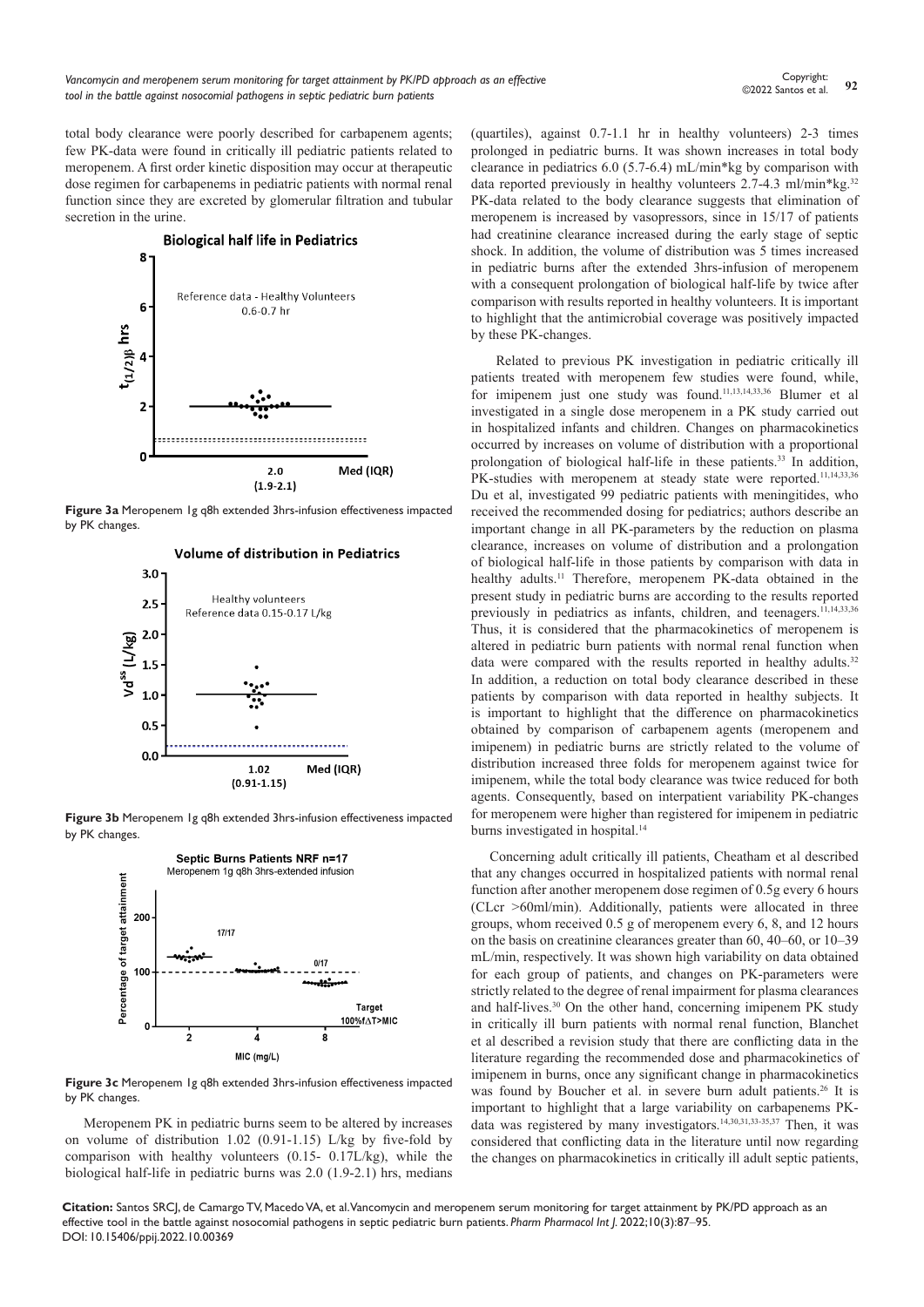probably may be due to a blood sampling done in a different stage of therapy during the clinical course of septic shock for PK investigation as discussed recently by Messiano et al.<sup>37</sup>

#### **PK/PD Analysis of Carbapenems in pediatrics**

Recommended PK/PD parameter to correlate dosing, PK-data and drug effectiveness for the antimicrobial were based on the time interpose (tid) that drug serum level is maintained above the MIC (%*f*∆T>MIC); MIC is the in vitro measurement, that is the minimum inhibitory concentration required to kill 90% of culture' colonies for each pathogen isolated. Thus, a new PK/PD target of 100%*f*DT>MIC for meropenem was applied by plotting the predictive index (%*f*∆T>MIC) against MIC data susceptible strains isolated from cultures, Figure 4.

#### A - Sites of infection, 11 isolates - Gram-negatives



**Figure 4a** Microbiology of gram-negative isolates.



#### B - Gram-negative pathogens n=11 isolates

**Figure 4b** Microbiology of gram-negative isolates.

# **Final considerations about PK analysis and PK/PD approach in critically ill patients**

 Pharmacokinetics (PK) is an important tool available to antimicrobial effectiveness by predicting drug exposure and can be associated to pharmacodynamic (PD) goals, since the pathogen susceptibility must always be considered to ensure desired clinical outcome by drug effectiveness against strains isolated from ICU patients. Therefore, the variability on PK and on PD parameters must be careful and individually considered, since the relationship given by the in vivo data and the in vitro data concerned to the pathogen susceptibility could express an important index to predict the antimicrobial effectiveness. PK data are related to the in vivo parameter, while PD data are related to the bactericide minimum inhibitory concentration (MIC 90) obtained by the antimicrobial susceptibility testing done for each pathogen isolated. Therefore, antimicrobial

indices for vancomycin effectiveness will depend on drug plasma concentration over time; while the index of drug effectiveness will be time dependent for β-lactams, including carbapenem agents. Thus, the predictive index of vancomycin effectiveness is expressed by  $AUC_{0.24}^{ss}/MIC$  ratio >400; once ratio values above 400 up to 600 were recommended by Rybak et al, last consensus for target attainment.<sup>28</sup> While drug effectiveness time dependent occurs for meropenem, and its effectiveness index will be estimated based on trough levels, the elimination rate constant), time dosing and the MIC data of isolate strain. Thus, drug effectiveness time dependent for target attainment will be estimated by the PK/PD approach and defined by the percentage of time dose interval that the free meropenem serum levels is maintained above the MIC, 100%*f*∆T>MIC strain recommended by Abdul-Aziz et al, must be considered after meropenem extended 3hrs-infusion.<sup>12,34</sup>

Today, it must be considered also that the main problem of the physician during the antimicrobial therapy for cure of severe infections in critically ill ICU patients is related to strain isolated and MIC data available for the clinical team in a short period after blood sampling for cultures. On the other hand, it well known that a week almost is needed to gram-positive strain isolates/susceptibility testing MIC data done in the laboratory of hospital; while takes a longer period, if a nosocomial gram-negative strain was considered. Then, in that case MIC values can be obtained within the typical clinical setting or from surveillance databases as in the Microbiology of the Central laboratory of our hospital.18 Concerning PK-analysis, it was found in the literature different approaches that can be used. Noncompartmental data analysis, software was applied to individual patients for PK investigation purposes, and in general related to a small number of patients.7-11,13,14,17,20,21,22,26,30,32-37 In contrast, Monte Carlo Simulation and NONMEM™ software, is applied for population PK analysis based on the nonlinear mixed-effect approach, planned to be applied to patients' population with predictive target attainment.<sup>6,19,23,25</sup> On the other hand, population PK-analysis softwares could present some limitations related to a large number of population-data of patients included; extreme data values based on lower/upper limits for estimated parameters obviously occur, but cannot be extrapolated to all ICU critically ill patients, since changes on PK happen as a consequence of many factors discussed in this chapter related/nonrelated to each patient, including also the main causes of intra-patient variability (hemodynamic status, fluid administration, surgery and inflammatory processes) may influence PK changes during a patient's stay in the ICU, making it difficult to reach and maintain the desired target; while, interpatient PK-variability also occurs. In the chapter it was discussed changes on vancomycin and carbapenems PK in critically ill patients focusing pediatric burns and differences that occur in children compared to critically ill adult patients or in healthy subjects. Therefore, it is important to highlight that PK can be altered in a different manner in those patients and changes will depend on additional factors including the severity of infection, multi-resistant strains, immunosuppressed status, and co-morbidities related to each individual patient.

In summary, antimicrobial target achievement during the therapy of severe infections caused by nosocomial pathogens, susceptible or resistant to the recommended doses previously established, PK/PD analysis have been performed by applying the traditional noncompartmental PK-data analysis software for PK-parameters estimation for a small number of patients´ population.7-11,13,14,17,20,21,22,26,30,32-37 In addition, Monte Carlo simulation population software implemented is applied to predict the proportion of patients in different population groups who will achieve the desired PK/PD target, when different pathogens are isolated. Using this kind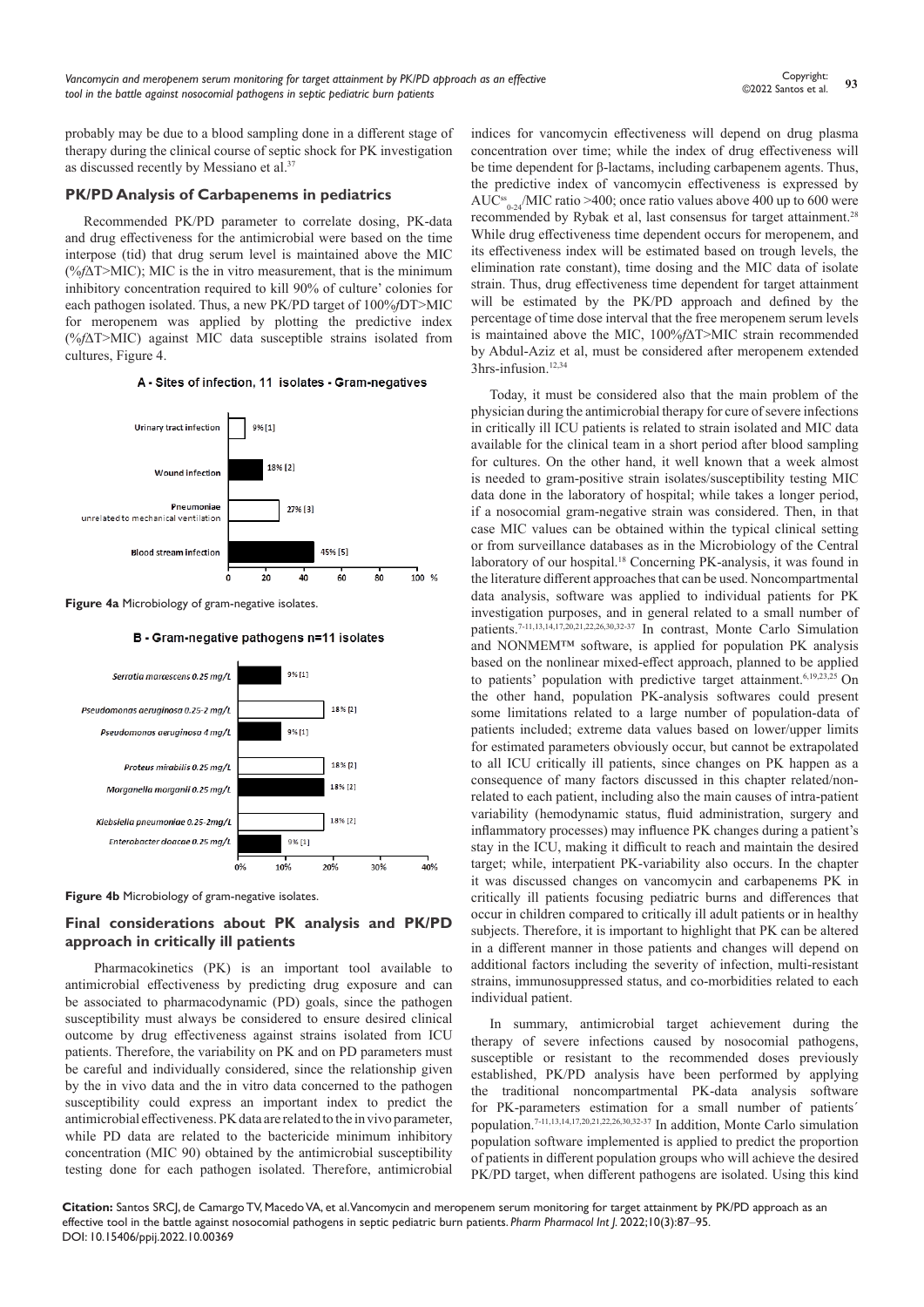of data for large number of patients, Monte Carlo simulations have been used to predict target achievement in specific patient population, in spite of PK-data obtained in the most part of studies, have been realized in a small number of subjects included in the protocol.6 Cure of severe infection unfortunately must be reached by the medical team thus for each critically ill ICU patient. Thus, target achievement must be reached to save patients´ lives soon and independently of MIC data available or not for the physician in the hospital. The integrated PK/ PD approach permits to consider the variability in PK-data and also on PD goals of the strain, to obtain a desired outcome for a defined population with unpredictable pharmacokinetics like in pediatrics, infants, massive burns and also aged patients' population of critically ill patients, because the variability in the MIC can be obtained from surveillance databases. On the other hand, during the clinical followup of an ICU critically ill patient with severe infection, laboratory data, drug plasma monitoring and PK/PD analysis based on MIC value from database considered in each hospital will guide the physician to change or not the dose regimen of an antimicrobial or if another alternative therapy could be chosen, always considering daily ICU patient status during all antimicrobial therapy. Finally, PK/PD approach is a quite specific tool that must be applied carefully in a real time to allow an earlier medical intervention to save lives of ICU critically ill patients.

Drug effectiveness was based on the predictive index recommended for vancomycin  $(AUC_{0.24}^s/MIC$  ratio) and for meropenem (%*f*∆T>MIC).6,14 Dose adjustment requirements are presented in critically ill pediatric burn patients for the target attainment (PTA) against gram-positive vancomycin susceptible strains MIC>1mg/L. In addition, any dose adjustment was required for meropenem target attainment mainly against gram-negative of intermediate susceptible strains MIC>2mg/L, since meropenem extended 3hr infusion was chosen for all ICUs of our hospital. Differences on PK-data for pediatric and adult burn patients occur, and changes of clinical relevance on PK/PD of antimicrobial is discussed.14,15,33-37

Many factors that affect drug pharmacokinetics related to renal function, total burn surface area, drug effectiveness in septic shock, and susceptibility of the nosocomial pathogens were included, always considering the application of the PK/PD tool focusing the improvement on clinical outcome. Finally, PK/PD approach is a powerful tool based on drug serum levels done in a real time that permits the investigation of changes on pharmacokinetics that could impact pharmacodynamics. Consequently, PK/PD approach must be applied routinely any time in ICU patient's bed side to avoid microbial resistance that contributes to increase of death by nosocomial infections caused mainly by gram-positive and gramnegative pathogens.

# **Conclusion**

The current empiric daily dose of approximately 40–60 mg/kg for vancomycin recommended to hospitalized children with normal renal function is inadequate for achieving target trough levels and desirable AUCs in pediatric burns. Thus, an increase on daily doses 80–100 mg/kg are needed to achieve the desired targets in terms of drug effectiveness/safety and for achieving pharmacodynamic goals MIC 2mg/L, strains. Pharmacokinetics of vancomycin was altered in these patients and optimized dosing given every 6 hours was justified by the reduction on volume of distribution and on biological half-life shorter than expected occurs in critically ill pediatric burns.

In addition, it was shown in the same sub-population of pediatric patients, which received meropenem 40mg/kg q8h by extended 3hrsinfusion that changes on PK impacted on target attainment once a prolongation of biological half-life occurs because of increases on volume of distribution. Target attainment in pediatric burns was reached after the empiric dose recommended with cure of infection for all patients. Then, pathogens isolated were eradicated by clinical and also microbiological cure. Then, optimization of therapy was reached by maximization of drug efficacy and minimization of neurotoxicity of this agent or the nephrotoxicity of vancomycin in critically ill pediatric burn ICU patients.

In summary, based on high PK-variability of vancomycin or meropenem in pediatric burn patients, therapeutic drug plasma monitoring (TDM) must be done routinely to investigate changes on PK that can impact drug effectiveness evaluated by PK/PD approach done in a real time to provide relevant data for each individual patient to the physician permitting an earlier clinical intervention and cure of severe infections caused by nosocomial pathogens susceptible or of intermediate susceptibility.

Therefore, this package must be considered an important tool to guarantee adequate dosing during antimicrobial therapy for ICU critically ill pediatric burn patients that contributes significantly to improve the clinical desired outcome and to avoid the development of multi-resistant strains.

# **Acknowledgments**

None.

# **Conflicts of interest**

Authors declare that there is no conflict of interest.

#### **References**

- 1. [Reed JL, Pomerantz WJ. Emergency management of pediatric burns.](https://pubmed.ncbi.nlm.nih.gov/29622333/)  *[Pediatric Emergency Care](https://pubmed.ncbi.nlm.nih.gov/29622333/)*. 2005;21(2):118–129.
- 2. [Sheridan RL, Hinson MI, Liang MH, et al. Long-term outcome of](https://pubmed.ncbi.nlm.nih.gov/10632282/)  [children surviving massive burns.](https://pubmed.ncbi.nlm.nih.gov/10632282/) *JAMA-Journal of the American Medical Association*[. 2000;283\(1\):69–73.](https://pubmed.ncbi.nlm.nih.gov/10632282/)
- 3. [Soriano A, Marco F, Martinez JA, et al. Influence of vancomycin](https://pubmed.ncbi.nlm.nih.gov/18171250/)  [minimum inhibitory concentration on the treatment of methicillin](https://pubmed.ncbi.nlm.nih.gov/18171250/)[resistant Staphylococcus aureus bacteremia.](https://pubmed.ncbi.nlm.nih.gov/18171250/) *Clinical Infectious Diseases*[. 2008;46\(2\):193–200.](https://pubmed.ncbi.nlm.nih.gov/18171250/)
- 4. [Reis AG, Grisi SJ. Monitorization of blood levels of vancomycin](https://pubmed.ncbi.nlm.nih.gov/14688932/)  [in children with multi-resistant bacterial infections.](https://pubmed.ncbi.nlm.nih.gov/14688932/) *J Pediatr*. [1996;72\(4\):225–229.](https://pubmed.ncbi.nlm.nih.gov/14688932/)
- 5. [Giuliano Christopher, Haase Krystal K, Hall Ronald. Use of vancomycin](https://pubmed.ncbi.nlm.nih.gov/20014904/)  [pharmacokinetic–pharmacodynamic properties in the treatment of](https://pubmed.ncbi.nlm.nih.gov/20014904/)  MRSA infections. *[Expert review of anti-infective therapy](https://pubmed.ncbi.nlm.nih.gov/20014904/)*. 2010;8(1):95– [106.](https://pubmed.ncbi.nlm.nih.gov/20014904/)
- 6. [Revilla N, Martin Suarez A, Marta P, et al. Vancomycin dosing](https://pubmed.ncbi.nlm.nih.gov/20653673/)  [assessment in intensive care unit patients based on a population](https://pubmed.ncbi.nlm.nih.gov/20653673/)  [pharmacokinetic/pharmacodynamic simulation.](https://pubmed.ncbi.nlm.nih.gov/20653673/) *British Journal of [Clinical Pharmacology](https://pubmed.ncbi.nlm.nih.gov/20653673/)*. 2010;70(2):201–212.
- 7. [Gomez DS, Campos EV, De Azevedo RP, et al. Individualized](https://pubmed.ncbi.nlm.nih.gov/22867735/)  [vancomycin doses for pediatric burn patients to achieve PK/PD targets.](https://pubmed.ncbi.nlm.nih.gov/22867735/)  *Burns*[. 2013;39\(3\):445–450.](https://pubmed.ncbi.nlm.nih.gov/22867735/)
- 8. [Frymoyer A, Hersh A, Benet LZ, et al. Current Recommended Dosing](https://pubmed.ncbi.nlm.nih.gov/19295465/)  [of Vancomycin for Children with Invasive Methicillin-Resistant](https://pubmed.ncbi.nlm.nih.gov/19295465/)  [Staphylococcus aureus Infections Is Inadequate.](https://pubmed.ncbi.nlm.nih.gov/19295465/) *Pediatric Infectious Disease Journal*[. 2009;28\(5\):398–402.](https://pubmed.ncbi.nlm.nih.gov/19295465/)
- 9. [Elligsen M, Walker S, Scott EW, et al. Optimizing initial vancomycin](https://pubmed.ncbi.nlm.nih.gov/21095062/)  [dosing in burn patients.](https://pubmed.ncbi.nlm.nih.gov/21095062/) *Burns*. 2011;37(3):406–414.